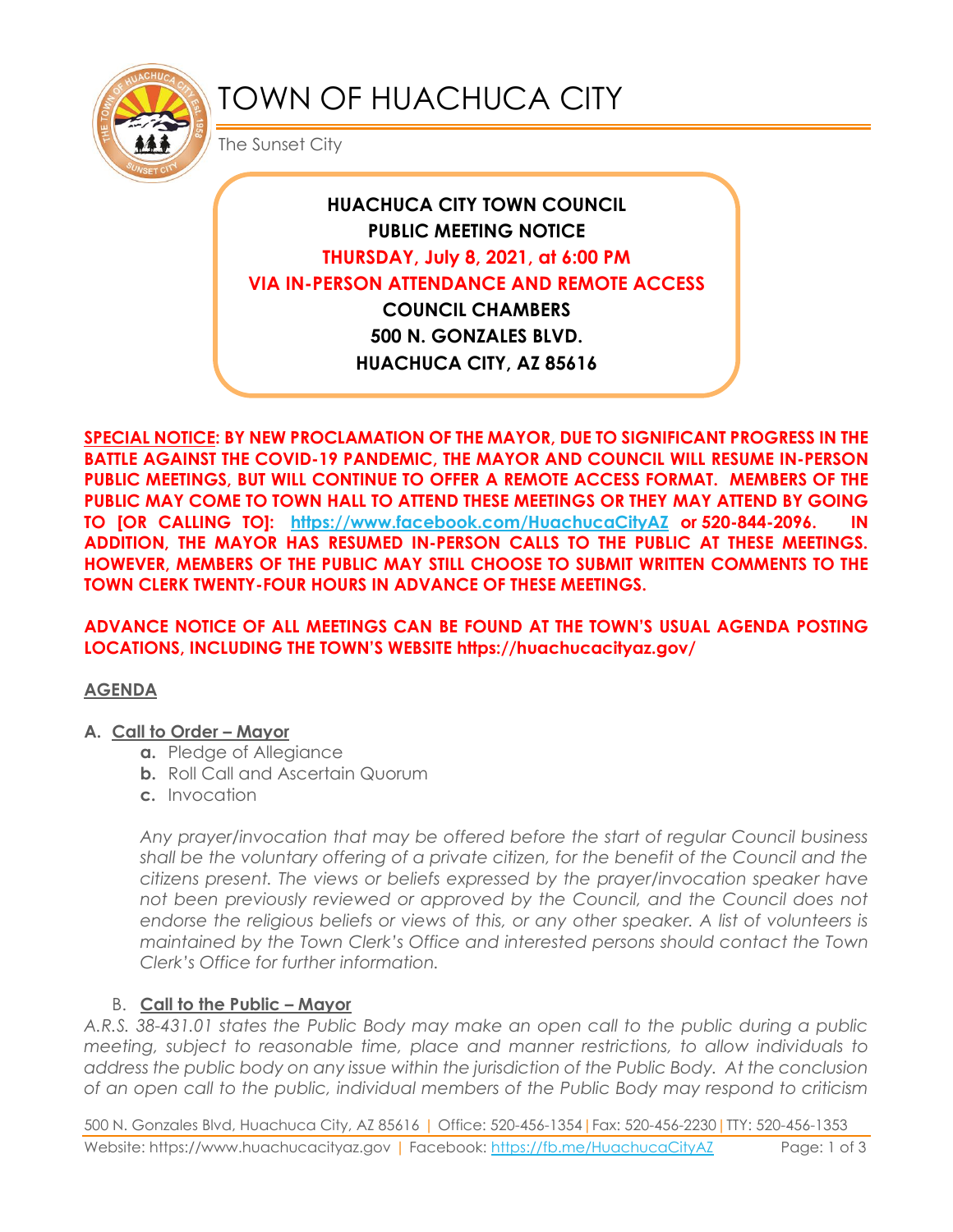*made by those who have addressed the Public Body, may ask staff to review a matter or may ask that a matter be put on a future agenda. However, members of the Public Body shall not discuss or take legal action on matters raised during an open call to the public unless the matters are properly noticed for discussion and legal action.*

# **C. Consent Agenda - Mayor**

*All items listed in the Consent Agenda are considered routine matters and will be enacted by one motion of the Council. There will be no separate discussion of these items unless a Member of the Town Council requests that an item or items be removed for discussion. Council Members may ask questions without removal of the item from the Consent Agenda. Items removed from the Consent Agenda are considered in their normal sequence as listed on the agenda, unless called out of sequence.*

C.1 Consider approval of the minutes of the Regular Council meeting held on June 24, 2021 and the Work Session held on June 23, 2021.

C.2 Consider approval of the Payment Approval Report.

C.3 Consider approval of the disposal of a 2005 Kasea ATV VIN # RFRSM05375M004289 through Public Surplus.

### **D. Unfinished Business before the Council – Mayor**

*Public comment will be taken at the beginning of each agenda item, after the subject has been announced by the Mayor and explained by staff. Any citizen, who wishes, may speak one time for five minutes on each agenda item before or after Council discussion. Questions from Council Members, however, may be directed to staff or a member of the public through the Mayor at any time.*

#### **E. New Business Before Council - Mayor**

*Public comment will be taken at the beginning of each agenda item, after the subject has been announced by the Mayor and explained by staff. Any citizen, who wishes, may speak one time for five minutes on each agenda item before or after Council discussion. Questions from Council Members, however, may be directed to staff or a member of the public through the Mayor at any time.* 

**E.1 Discussion and/or Action [Jim Halterman]:** Approval of the purchase of an EV Vacuum Excavator for the amount of \$48,361.00.

**E.2 Discussion and/or Action [Matthew Doty]:** Approval of a contract with Hugh A. Walker, Enterprises, Inc., to provide the City with Arizona Department of Environmental Quality (ADEQ) Landfill Permit support services.

E.3 **Discussion and/or Action on the Vacant Council Seat [Mayor Wallace]:** The Council might interview applicants and vote to fill the vacant seat, and/or the Council might direct staff in further recruitment efforts.

# **F. Department Director reports**

#### **G. Items to be placed on future agendas**

500 N. Gonzales Blvd, Huachuca City, AZ 85616 | Office: 520-456-1354|Fax: 520-456-2230|TTY: 520-456-1353 Website: https://www.huachucacityaz.gov | Facebook:<https://fb.me/HuachucaCityAZ> Page: 2 of 3